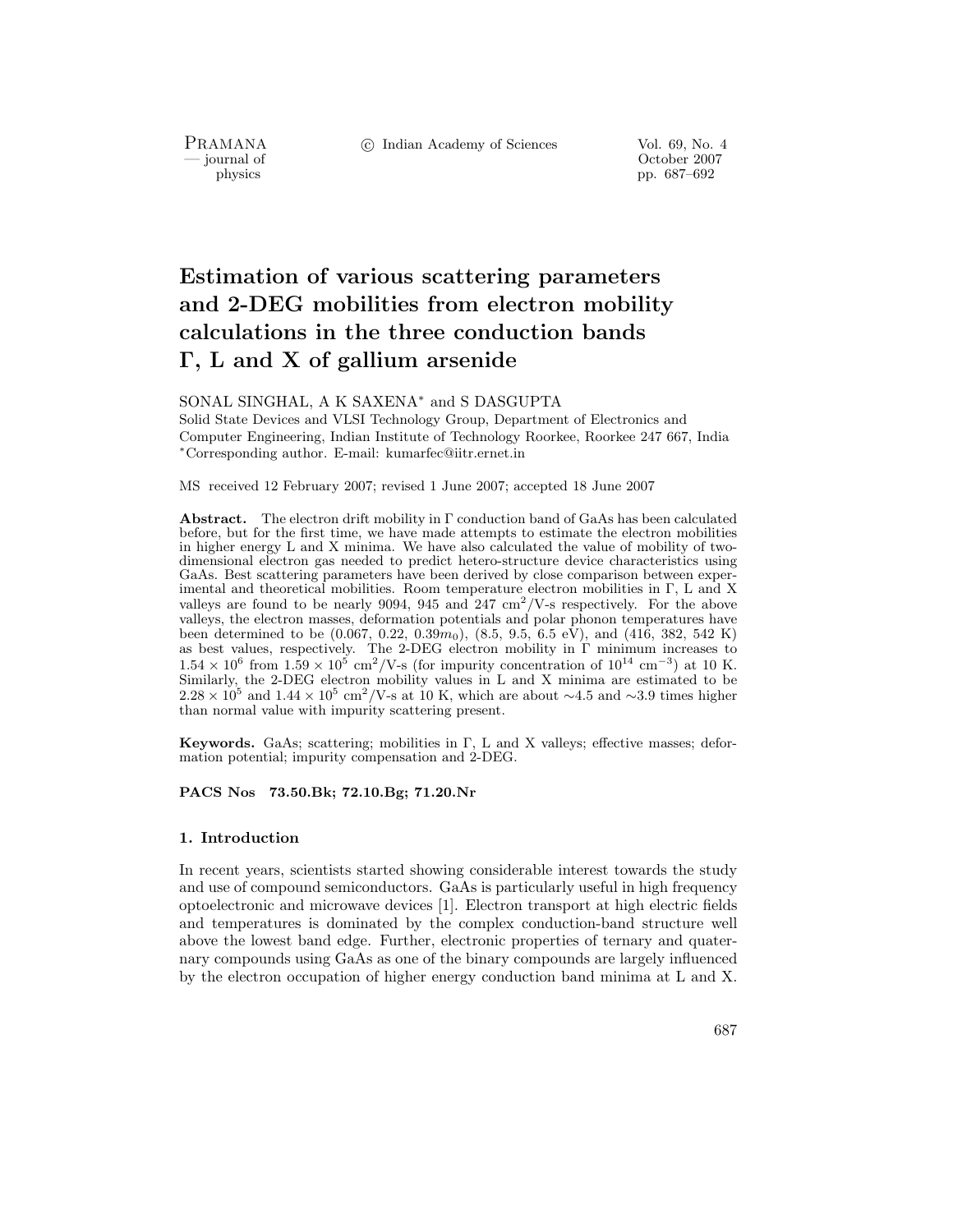## *Sonal Singhal, A K Saxena and S Dasgupta*

To predict the device performance, it is imperative to know the scattering parameters of not only the lowest band  $\Gamma$  minimum but also of higher energy L and X minima. From this point of view, the calculation of mobilities in higher lying L and X minima are extremely important. Obviously, one now has a wider selection of band structures, as compared to column IV semiconductors alone [2].

## **2. Analysis**

In the analysis, the following simplifying assumptions are made: (a) Each electron scattering process is described by a relaxation time  $\tau(y)$  which depends upon the electron energy y in  $K_{\rm B}T$ , where  $K_{\rm B}$  is the Boltzmann's constant, (b) the electrons are assumed to be scattered in a parabolic band. This allows us to use simpler formulations for the various scattering events, (c) for each scattering process, an average relaxation time  $\langle \tau_i \rangle$  is calculated from the equation

$$
\langle \tau_i \rangle = \frac{4}{3\sqrt{\pi}} \int_0^\infty \tau_i(y) y^{3/2} \exp(-y) \mathrm{d}y. \tag{1}
$$

The electron mobility is then calculated from the equation

$$
\mu_i = q \langle \tau_1 \rangle / m^*,\tag{2}
$$

where q is the electronic charge and  $m^*$  is the electron effective mass in the minima involved. As an approximation, various scattering mechanisms have been considered independent of each other. The resultant mobility is then defined by Mattheissien rule, i.e.

$$
\mu^{-1} = \sum_{i} \mu_i^{-1}.\tag{3}
$$

Although these assumptions are not *a priori* strictly valid, calculations based on these assumptions are in good agreement with experiment. The following scattering mechanisms have been considered.

#### 2.1 *Ionized impurity scattering*

The electrons are scattered by a charged shallow impurity in the semiconductor. The ionized impurity scattering is described by the Brooks Herring equation which takes into account screening of the scattering potential. Using the relaxation time [3] and eqs (1) and (2), one obtains the ionized impurity scattering mobility  $\mu_I$ , which reads as

$$
\mu_{\rm I} = \frac{3.28 \times 10^{15} \varepsilon_{\rm s}^2 T^{3/2}}{N_{\rm I}(m^*/m_0)^{1/2} \left[ \ln(b+1) - \frac{b}{b+1} \right]} \text{ cm}^2/\text{V-s}
$$
 (4)

with  $b = [1.29*10^{14}(m^*/m_0)\varepsilon_sT^2]/n^*, n^* = n + [(n+N_A)\{(N_D-N_A-n)/N_D\}]/\text{cm}^3,$ and  $n = (N_D - N_A)/\text{cm}^3$  where  $n^*$  is the effective screening density and  $m_0$  the free electron mass.

688 *Pramana – J. Phys.,* **Vol. 69, No. 4, October 2007**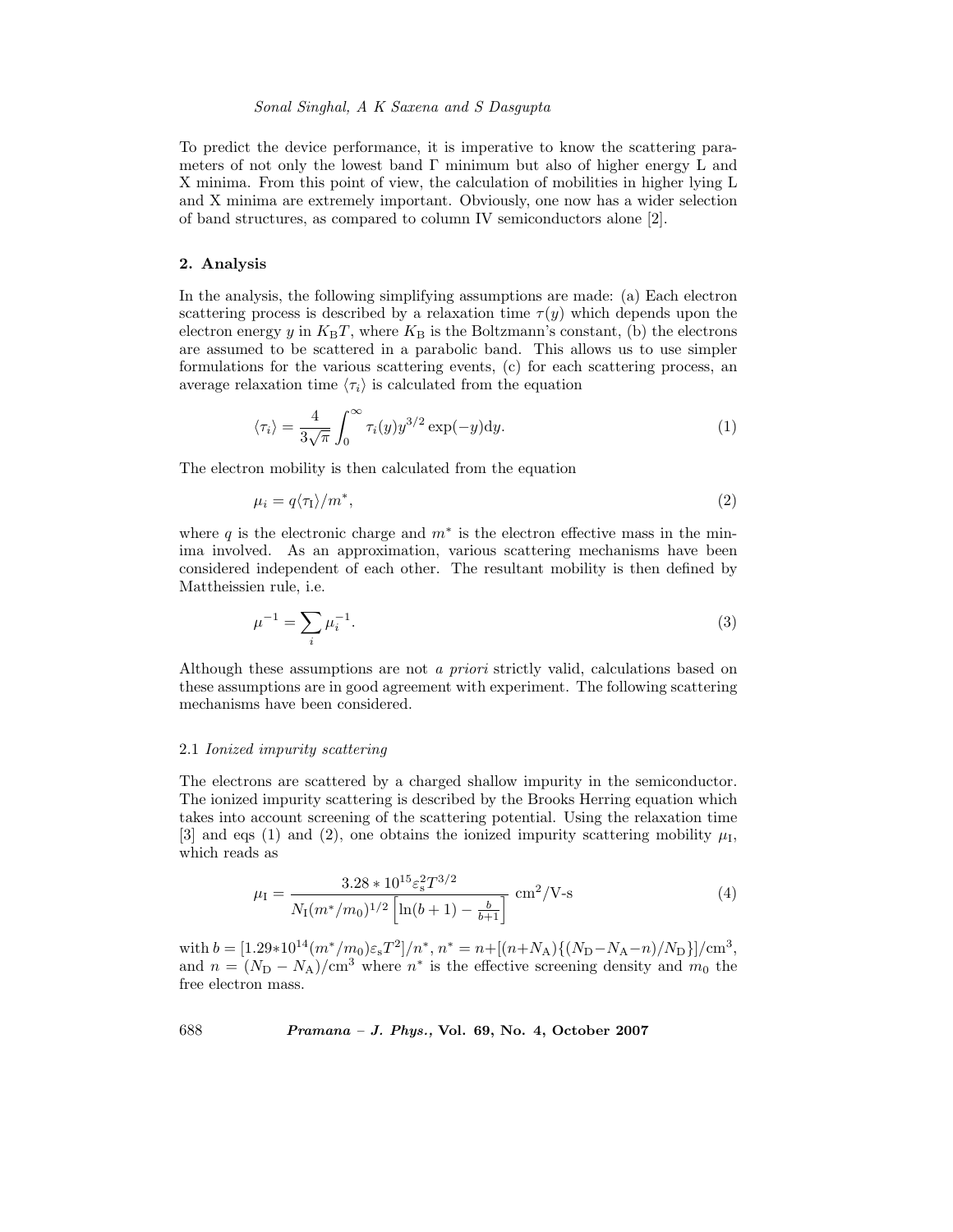#### *Estimation of scattering parameters and 2-DEG mobilities*

Conwell and Weisskpof [4] also suggested that the electron drift mobility due to ionized center scattering is given by

$$
\mu_C = \frac{CT^{3/2}N_1^{-1}}{\ln[1 + DN_1^{-2/3}T^2]} \text{cm}^2/\text{V-s},\tag{5}
$$

where  $C = [64\pi^{1/2}(\epsilon_{s}\epsilon_{0})^{2}(2K_{B})^{3/2}]/Z_{1}^{2}q^{3}(m^{*})^{1/2}$  and  $D = (12\pi(\epsilon_{s}\epsilon_{0})K_{B}/Z_{1}q^{2})^{2}$ and  $Z_1$  the degree of ionization is taken to be unity. Comparing eqs (5) and (5) reveals that both formulas are very similar except that the coefficient inside the logarithmic term is slightly different. It is interesting to note that both formulas predict the same temperature dependence for the ionized impurity scattering mobility.

## 2.2 *Deformation potential scattering*

The change of lattice spacing with respect to its equilibrium position due to lattice vibrations results in deformation potential. An acoustical wave may induce a change in the spacing of neighboring atoms in a semiconductor. This change in atomic spacing could result in the fluctuation of energy band gap locally on an atomic scale and is known as the deformation potential. Using the relaxation time for deformation potential scattering based on the theory of Bardeen and Shockley [5] as given by Wolfe *et al* [6] similarly gives

$$
\mu_{\rm DP} = \frac{3.17 \times 10^{-5} \times d \times u^2}{(m^*/m_0)^{5/2} E_{c_1}^2 T^{3/2}} \quad \text{cm}^2/\text{V-s},\tag{6}
$$

where d and u being the material density and sound velocity, respectively and  $E_{c_1}$ is the acoustic deformation potential in eV.

#### 2.3 *Piezoelectric scattering*

For polar semiconductors such as III–V, the bonds are partially ionic and the unit cell does not possess inversion symmetry. In crystals having no inversion symmetry, the displacement of the atoms associated with the acoustic waves produces an electric field. This effect is usually referred to as piezoelectric effect. As a result, charged carriers may be scattered by longitudinal-mode acoustical phonons and cause piezoelectric scattering. The relaxation time for piezoelectric scattering as determined by Zook [7] similarly gives the expression

$$
\mu_{\rm PE} = 43.0 \left(\frac{300}{T}\right)^{1/2} \frac{\varepsilon_0^2}{(m^*/m_0)^{3/2}} \text{ cm}^2/\text{V-s.}
$$
 (7)

Since the contribution of this scattering mechanism to the resultant mobility is found to be appreciably smaller than that due to the other scattering processes considered here, the uncertainty in the material parameters involved results in a negligibly small error.

*Pramana – J. Phys.,* **Vol. 69, No. 4, October 2007** 689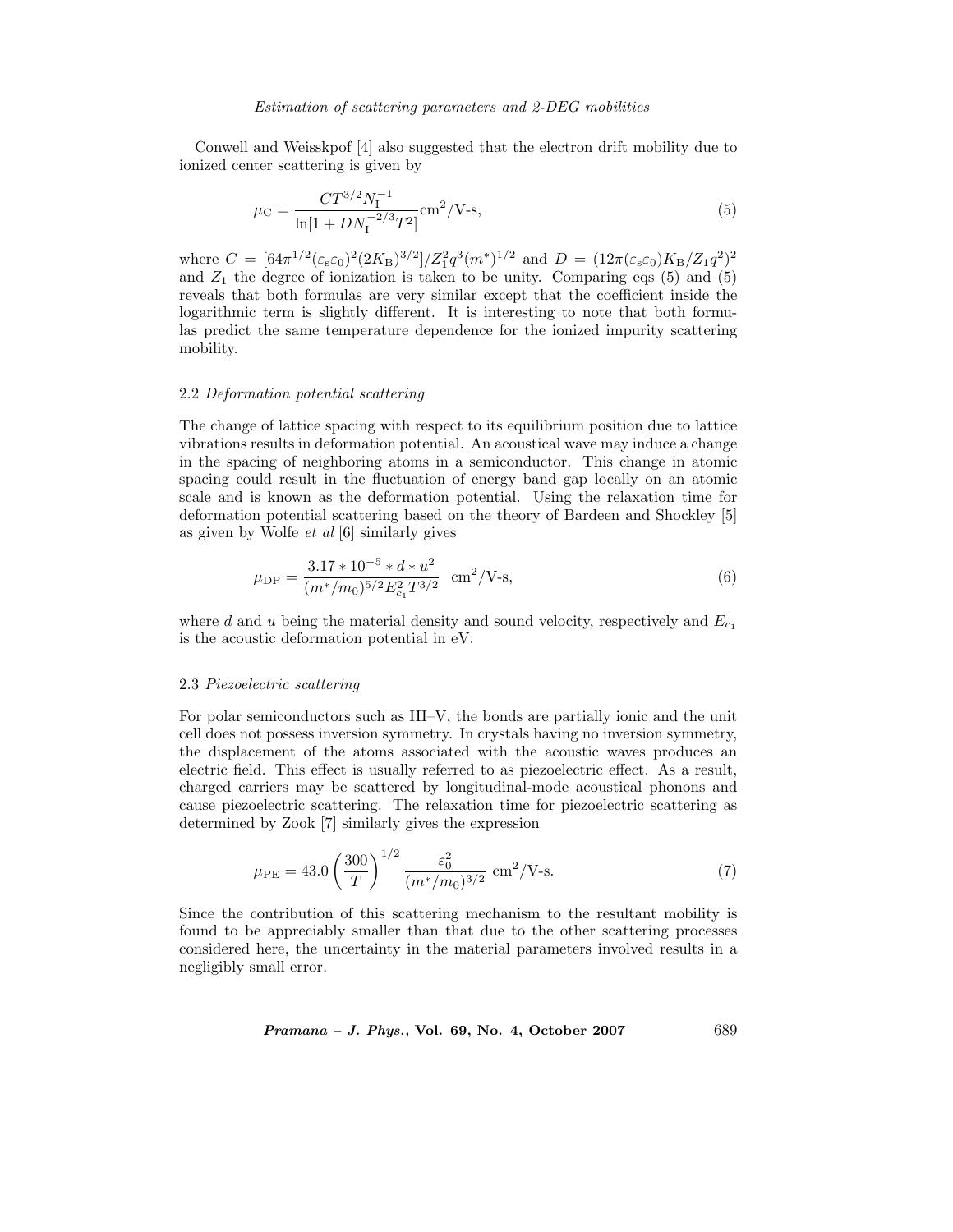#### 2.4 *Inter- and intra-valley scatterings*

For multivalley conduction band minima at L and X points in Brillouin zone, intravalley and inter-valley scatterings (i.e., scattering within a single conduction band minimum L or X and between L and X minima, respectively) near room temperature is usually accompanied by absorption or emission of a longitudinal-mode acoustical phonons. Fawcett and Paige [9] have given the expression for the scattering rate for scattering from state k in valley i to a state in valley j. In the approximation  $E \cong 3/2K_{\rm B}T$ , we similarly get

$$
\mu_{iv} = \mu_{ac} \left(\frac{1}{\alpha}\right) \left(\frac{T}{T_c}\right)^{3/2} \frac{4\sqrt{2}}{\sqrt{3}} \frac{1}{(Z_j - 1)} r^{-1}
$$

with

$$
r = \left[ \frac{\{T/T_c + 2/3 + (\Delta_i - \Delta_j)/K_{\rm B}T\}^{1/2}}{(e^{T_c/T} - 1)} + B \right]
$$
(8)

$$
B = \left[ \frac{\{T/T_c - 2/3 + (\Delta_i - \Delta_j)/K_{\rm B}T\}^{1/2}}{(1 - e^{-T_c/T})} \right] \quad \text{or } 0 \tag{9}
$$

for  $T/T_c \leq 2/3 + (\Delta_i - \Delta_j)/K_{\rm B}T$  and

$$
\alpha = \frac{2D_{ij}^2 u^2}{E_{ci}^2 \omega_l^2}.
$$
\n(10)

The energy separation  $(\Delta_i - \Delta_j)$  between the two minima should be set equal to zero for intra-valley scatterings, since they will be at the same energy.  $T_c$  is the Debye temperature and  $\omega_l$  is the phonon frequency. For inter-valley scatterings,  $(Z_j - 1)$  is replaced by  $Z_j$ . We have taken  $Z_j = 6$  for X and 4 for L with sub-band gap  $\Delta E_{\text{LX}} = 0.20 \text{ eV}.$ 

## 2.5 *Polar optical phonon scattering*

The phonon characterizing the vibration in polarizable materials is known as polar phonon. The theoretical expression of electron mobility derived by Fortini [10] is given by the expression

$$
\mu_{\rm po} = 25.4 \frac{T^{1/2}}{T_c} \left(\frac{1}{\varepsilon} - \frac{1}{\varepsilon_s}\right)^{-1} \left(\frac{m_0}{m^*}\right)^{3/2} \left(e^Z - 1\right) G(Z) \, \text{cm}^2/\text{V-s}.\tag{11}
$$

Here  $T_c$  is the polar phonon Debye temperature and  $Z = T_c/T$ .  $G(Z)$  is the quantity defined by Howarth and Sondheimer [11].  $\varepsilon_s$  is the static and  $\varepsilon$  the high frequency dielectric constant.

690 *Pramana – J. Phys.,* **Vol. 69, No. 4, October 2007**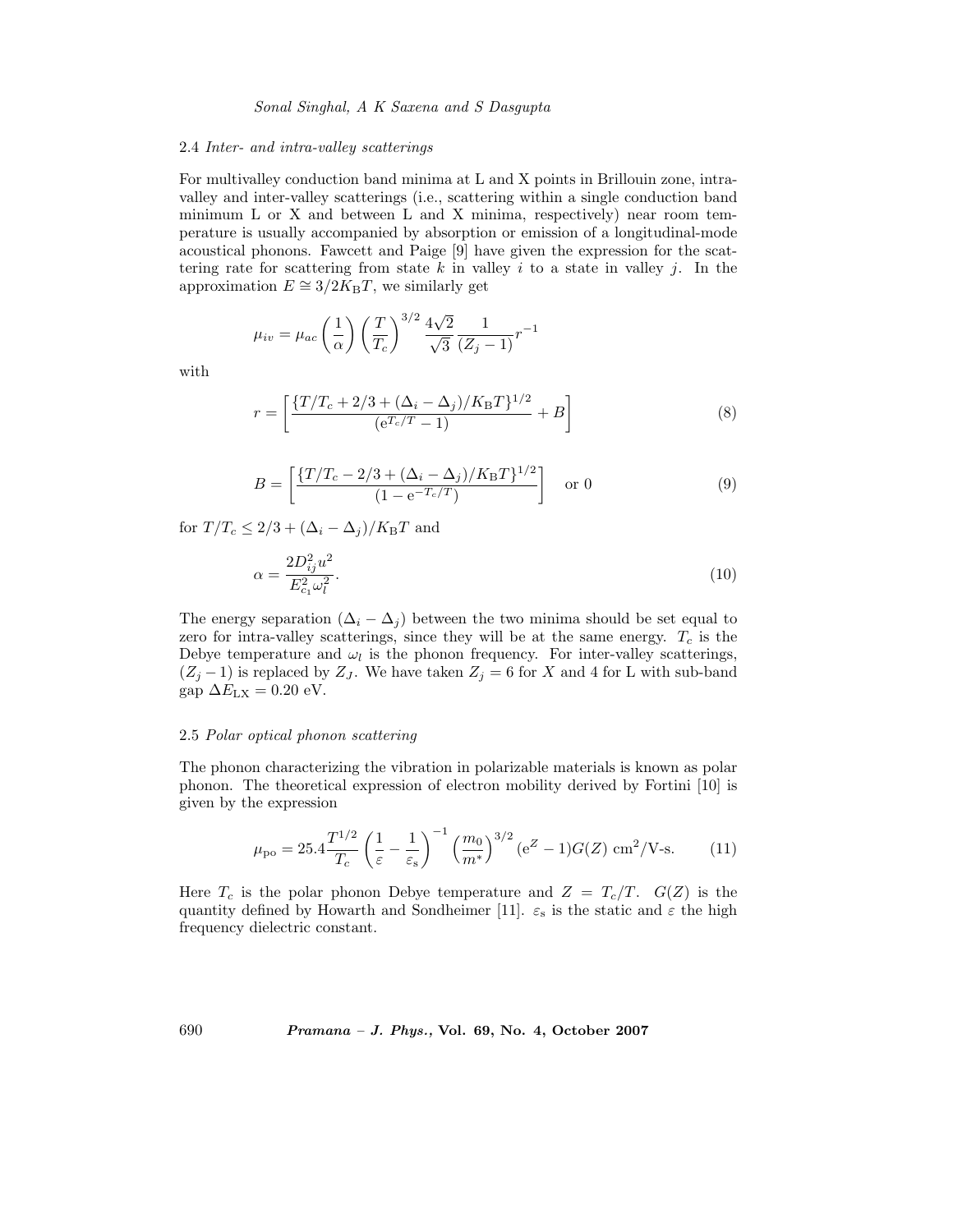## **3.** Modeling of  $\mu(T)$

The temperature variation of  $\mu_{\text{F,L,X}}$  reported here have been matched with those required to explain the experimental mobility data for GaAlAs alloys [12]. The values listed in table  $1<sup>1</sup>$  are the matched values for best fitting.

# 3.1 Γ *valley*

The ionized impurity scattering is the dominant scattering mechanism in low temperature region as seen from figure  $1^2$ . Room temperature mobility is found to be nearly 9094 cm<sup>2</sup>/V-s. Near liquid nitrogen temperature, it is about 18,000 cm<sup>2</sup>/Vs. If ionized impurity scattering is removed in figure 1, then the 10 K mobility will shoot up to  $1.54 \times 10^6$  cm<sup>2</sup>/V-s which is about 10 times higher than the value shown in the figure. The 2-DEG electrons in GaAs used in hetero-structure devices will have much higher mobilities, a parameter of great interest for high frequency devices.

## 3.2 *For L valleys*

Since GaSb belongs to III–V group, parameters of this binary compound are used to calculate the mobility for L valleys. Although  $\Gamma$  valley is the minimum conduction band in GaSb, energy separation between  $\Gamma$  and  $\Gamma$  valleys is very small and therefore at room temperature nearly all the electrons reside in the L valley of GaSb due to higher density of states. Later in the same model, parameters pertinent to GaAs have been used to assess L mobility values in GaAs. Ionized impurity, deformation potential, polar optical phonon and piezoelectric mobilities are considered as observed in figure 2. L minima mobility in GaAs is then found to be 945 cm<sup>2</sup>/V-s. The 2-DEG electron mobility in L minima increases to  $2.28 \times 10^5$ cm<sup>2</sup>/V-s, an increase by a factor of  $\sim$ 4.5 at 10 K.

## 3.3 *For X valleys*

Similar treatment for the calculation of mobility for X valleys is applied as in the case of calculation of mobility for L valleys. Here we took the data of the binary compound GaP, where the X valleys have minimum conduction band energy. GaP should predict the behavior similar to the X valleys of GaAs. After testing the model on GaP, parameter values relevant to GaAs were plugged in the program. Ionized impurity, deformation potential, polar optical phonon and piezoelectric mobilities are considered. As seen from figure 3, room temperature mobility is found to be 247 cm<sup>2</sup>/V-s. The 2-DEG electron mobility in X minima has a value of  $1.44 \times 10^5$ cm<sup>2</sup>/V-s, an increase by a factor of  $\sim$ 3.9 at 10 K.

*Pramana – J. Phys.,* **Vol. 69, No. 4, October 2007** 691

<sup>&</sup>lt;sup>1</sup>For table 1, see http://www.ias.ac.in/pramana/v69/p687/supplement.pdf

<sup>&</sup>lt;sup>2</sup>For figures 1–4, see http://www.ias.ac.in/pramana/v69/p687/supplement.pdf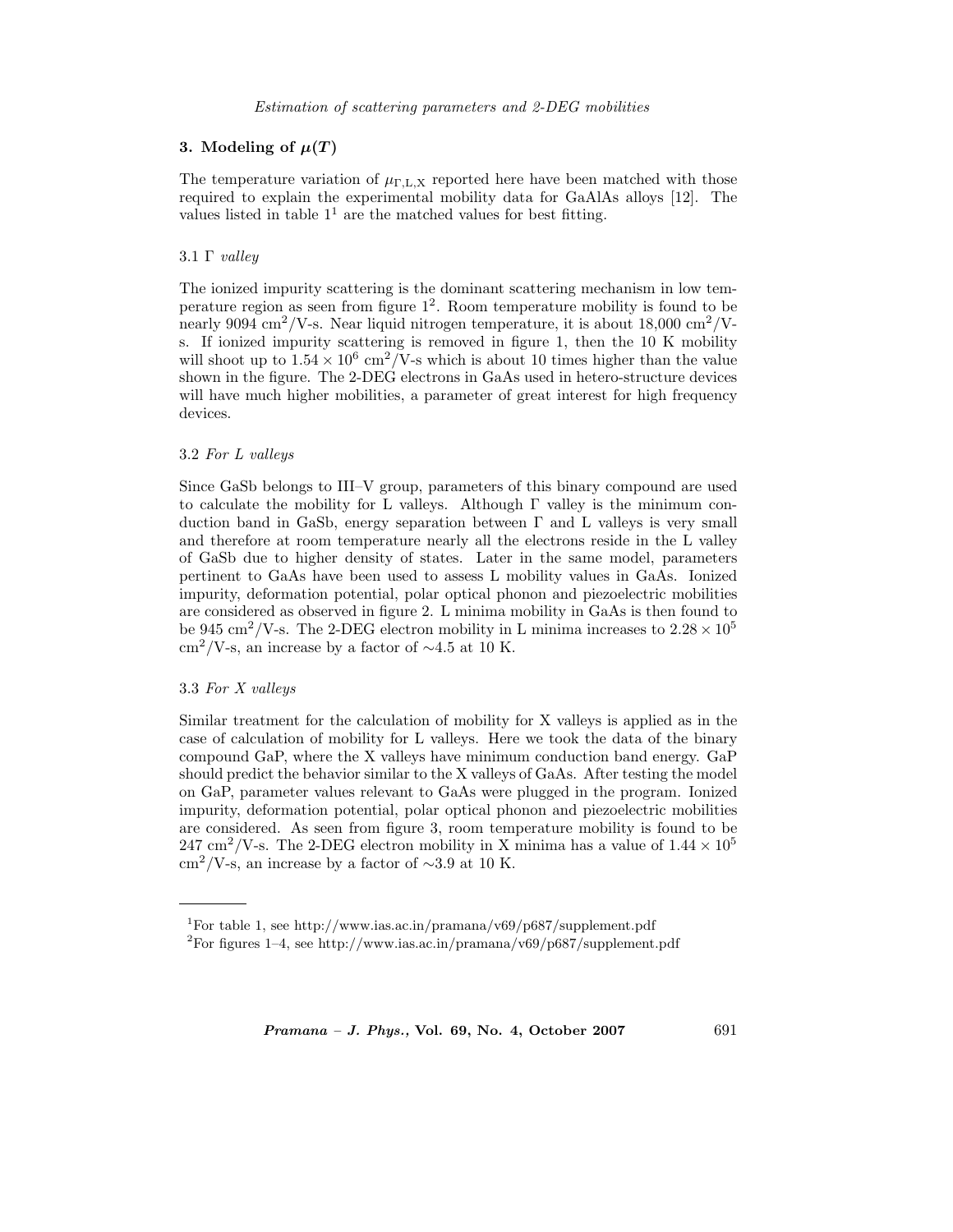The X mobility was measured on GaAs under pressure to invert the band structure in order to have direct assess to X electrons for measurements (figure 4). The lower and higher temperatures are limited by the cooling arrangement of pressure system and it is not possible to go further down or above room temperature with the system used [16]. Each scattering mechanism has a different temperature dependence and the values listed in table 1 represent their best combination. Changing any one of them will deteriorate the fit in some temperature region. The margin on X valley mass and intra-valley deformation potential are  $(0.39\pm0.01)m_0$  and  $(6.5\pm0.1)$  eV, respectively.

## **4. Results and conclusions**

Various parameters needed to fit the experimental data have already been tabulated in table 1. This data on GaAs should be very useful for optoelectronic devices working at high fields and temperatures and also for ternary and quaternary devices. The 2-DEG mobility should also be helpful to hetero-structure device designers. The room temperature mobility in Γ minimum was found to be  $\sim$ 9094 cm<sup>2</sup>/V-s. For L valleys, the mobility is found to be  $\sim 947 \text{ cm}^2/\text{V-s}$  with single valley electron effective mass =  $0.22m_0$  and deformation potential = 8.5 eV. For X valleys, an accurate comparison between theoretical and experimental mobilities have been shown. A single valley density of state effective mass  $0.39m<sub>0</sub>$  is required to fit experimental data. Room temperature mobility is found to be  $217 \text{ cm}^2/\text{V-s}$ . The 2-DEG mobilities at low temperatures increase considerably over the values with impurity scattering present.

#### **References**

- [1] http://www.sei.co.jp/index.en.html
- [2] D L Rode, *Phys. Rev.* **B2**, 1012 (1970)
- [3] A F Qarasi and N M Gasanly, *Crystal Res. Tech.* **36**, 457 (2001)
- [4] E Conwell and V F Weisskopf, *Phys. Rev.* **77**, 388 (1950)
- [5] J Bardeen and W Shockley, *Phys. Rev.* **77**, 407 (1950)
- [6] C M Wolfe, G E Stillman and W T Lindley, *J. Appl. Phys.* **41**, 3088 (1970)
- [7] J D Zook, *Phys. Rev.* **136**, A869 (1964)
- [8] K Fletcher and P N Butcher, *J. Appl. Phys.* **C5**, 212 (1972)
- [9] W Fawcett and E G S Paige, *J. Phys.* **C5**, 212 (1972)
- [10] A Fortini, *J. Appl. Phys.* **41**, 3121 (1970)
- [11] D J Howarth and E H Sondheimer, *Proc. R. Soc. London Ser.* **A219**, 53 (1953)
- [12] A K Saxena and H Kumar, *Proc. Natl. Conf.on Electronic Circuits and Communication Systems* (ECCS-2004), TIET, Patiala, Sept. 23–24, 2004, pp. 309–315
- [13] D E Aspnes, *Phys. Rev.* **B14**, 5331 (1976)
- [14] B G Streetman and S Banerjee, *Solid state electronics devices* edited by Pearson Education Pvt. Ltd (Indian branch, New Delhi, 2004) Edn 5, p. 66
- [15] R T Delves, *Proc. Phys. Soc.* **73**, 572 (1959)
- [16] M K R Vyas, G D Pitt and R A Hoult, *J. Phys. C: Solid State Phys.* **6**, 285 (1973)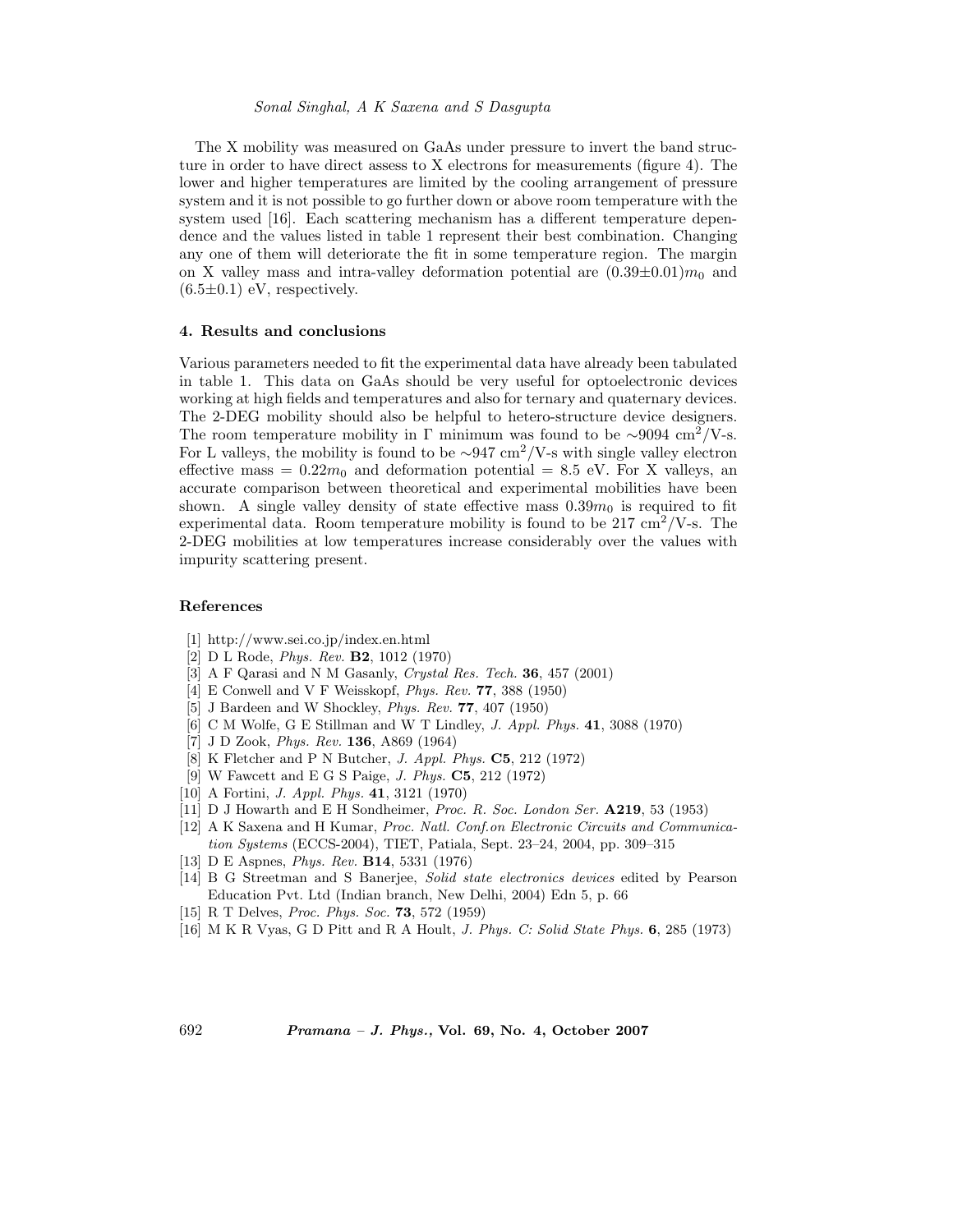# **Supplementary pages**

|  |  | <b>Table 1.</b> Summary of various parameters fitted with experimental mobility |
|--|--|---------------------------------------------------------------------------------|
|  |  | data describing the lower conduction band minima of GaAs $[1,7,11-16]$ .        |

| Parameter                                          | $\Gamma$ valley       | L valley                                 | X valley              |
|----------------------------------------------------|-----------------------|------------------------------------------|-----------------------|
| Single valley density of                           |                       |                                          |                       |
| state effective mass $(m^*)$                       | $0.067m_0$            | $0.22m_0$                                | $0.39m_0$             |
| No. of equivalent minima $(Z_i)$                   | 1                     | 4                                        | 6                     |
| Density $(d)$                                      | $5.32$ g/cc           | $5.23$ g/cc                              | $2.33$ g/cc           |
| Acoustic speed $(u)$                               | $5.24*10^5$ cm/s      | $3.63*10^5$ cm/s                         | $6.82*10^5$ cm/s      |
| Intra-valley deformation                           |                       |                                          |                       |
| potential $(E_{c1})$                               | $8.5 \text{ eV}$      | $9.5 \text{ eV}$                         | $6.5 \text{ eV}$      |
| Static dielectric constant $(\varepsilon_{\rm s})$ | $12.91 \text{ F/cm}$  | $15.98 \text{ F/cm}$                     | $11.8 \text{ F/cm}$   |
| High frequency dielectric                          |                       |                                          |                       |
| constant $(\varepsilon)$                           | $10.92 \text{ F/cm}$  |                                          |                       |
| Polar phonon Debye                                 |                       |                                          |                       |
| temperature $(T_c)$                                | 416 K                 | 382 K (346 for GaSb) 542 K (580 for GaP) |                       |
| Inter-valley deformation                           |                       |                                          |                       |
| potential field $(D_{ii})$                         |                       | $3*10^8$ eV/cm                           | $3*10^8$ eV/cm        |
| Non-polar optical phonon                           |                       |                                          |                       |
| deformation potential $(E_{\rm apo})$              |                       | $6.2 \text{ eV}$                         | $6.4 \text{ eV}$      |
| Ionized impurity $(N_I)$                           | $10^{14}/\text{cm}^3$ | $10^{14}/\text{cm}^3$                    | $10^{14}/\text{cm}^3$ |



**Figure 1.** Temperature vs. mobility for Γ electrons in GaAs.



**Figure 2.** Temperature vs. mobility for L electrons in GaAs.

692a *Pramana – J. Phys.,* **Vol. 69, No. 4, October 2007**

Mobility (cm<sup>2</sup>/ V-s)